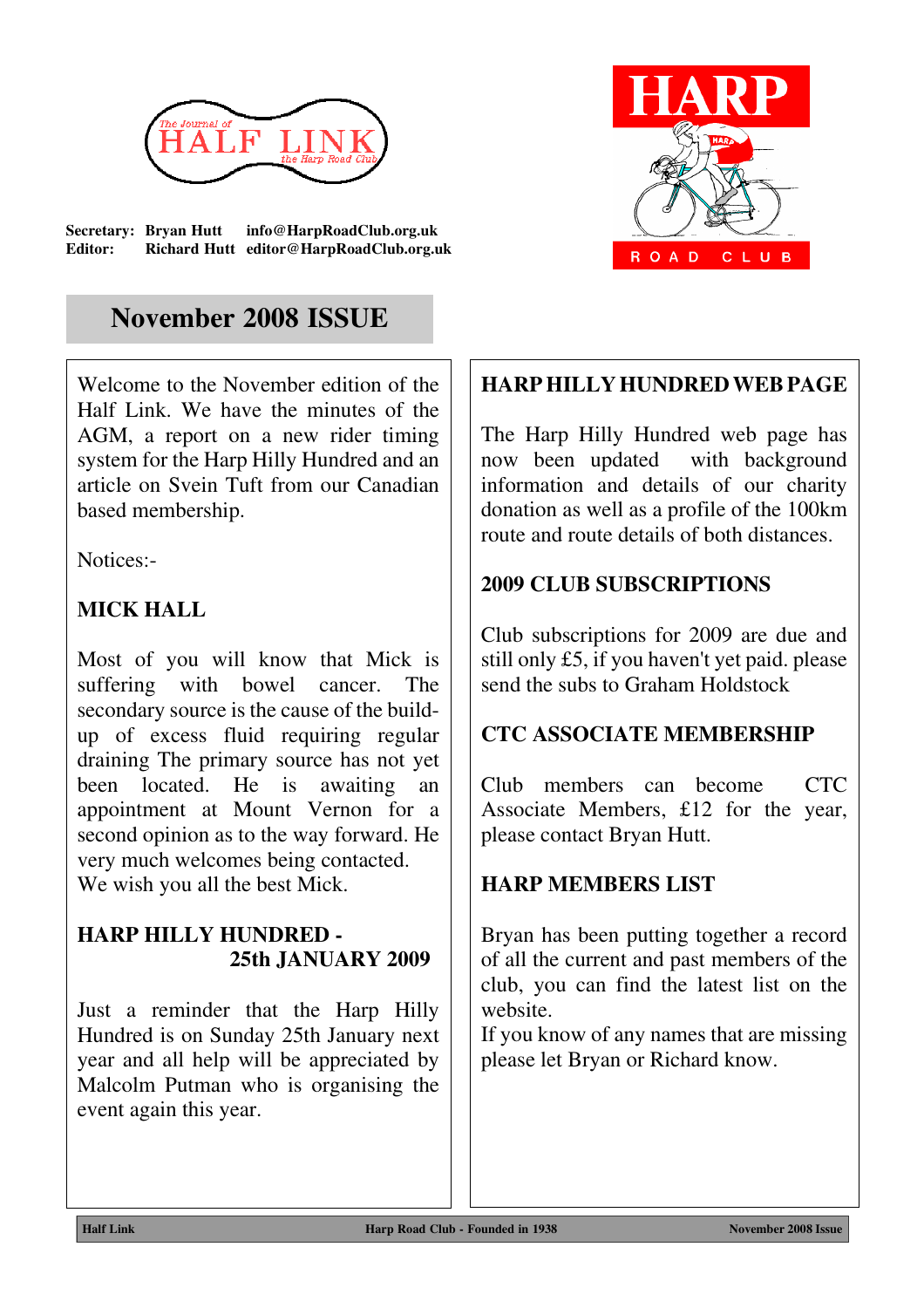### **HARP ROAD CLUB**

**AGM**

### **Tuesday 16th.September 2008**

**"The Stag", Mentmore**

#### **MINUTES**

Present: Mick Clark (Chairman), Pete Cookson, Dave Balfour Yates, Alison Putman, Malcolm Putman, Brian Tadman\*, Phil Corley, Richard Hutt, Terry Gambles, Bryan Hutt.

\* Non-members.

Apologies: Mick Hall, Dave le Fevre, Jim Williams, Mick Konopacki, Bob Sturnham, John Warren, Andrew Hutt.

1. Minutes of 2007 AGM

(distributed in November 2007 Half Link) Approved.

2. Review of past year

\* Harp Hilly Hundred (report in February 2008 Half Link)

Again the Club's thanks go to Malcolm and Alison Putman for organising the event which attracted 145 entries.

\* Harp's 70th. Birthday Get-Together (report in June 2008 Half Link)

Thanks were due to Mick (C) for all his effort in getting this celebration off the ground and making it a success.

\* Racing - None to report although Terry had trained in anticipation.

 $*$  Membership - 13 (12 paid-up plus 1 life-member (Phil - Harp RC President))

3. Financial report

Not available but bank balance at this date stands at £688. (Audited Accounts will be (e)mailed to members.)



4. Affiliations for 2009

4.1 With no promotion of, or participation in, time trials re-affiliation  $(f30)$  to the CTT was questioned. It was agreed not to re-affiliate although regretting the breaking club's long association with time-trialling. A member wishing to time trial would need to become a second-claim member of an CTT affiliated club as would a member wishing officiate in an CCT event.

4.2 Re-affiliation (£50) to the CTC was agreed particularly for the 3rd. party cover it provides for the HHH. Club members can be CTC Associate Members for £12 but need to join (or re-join) via the club's Secretary.

5. Promotions (and Organisers) 2009)

Harp Hilly Hundred - Malcolm (P). Although prepared to serve as Organiser he (and Alison) wished to be relieved of the refreshments. Thus another pair will be required to take this on.

6. Appointment of Officers and Committee for 2009

Chairman - Mick Clark Secretary - Bryan Hutt Treasurer - Graham Holdstock Editor - Richard Hutt Committee - Left vacant as no need was felt.

7. Appointment of Auditor

Mr.G.M.Wolfe with thanks for his work for the Club.

8. Harp Charity Donation for 2009

Phil proposed Willen Hospice (Milton Keynes). Malcolm (P) proposed RSPCA Blackberry Farm, Quainton.

After a vote it was agreed that the RSPCA should be the choice for 2009 with the Hospice for 2010.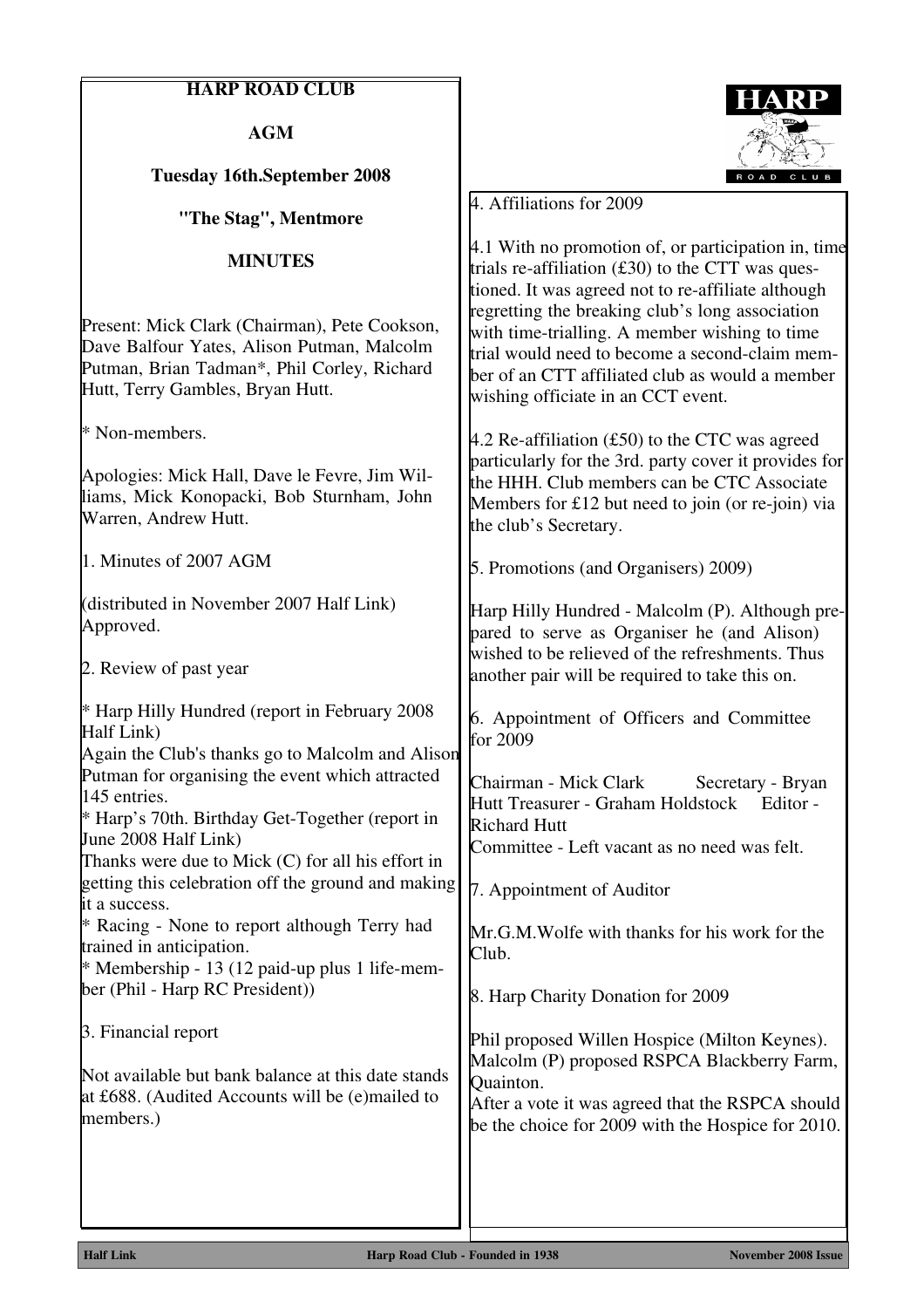### 9. Harp Hilly Hundred

### 9.1 Direction Signs

i) Mick (C) to approach PCA regarding signs such as arrows and also the possibility of borrowing the Verulam's signs.

ii) The possibility of using a non-permanent paint for spraying directions signs on the road was discussed. Malcolm (P) to look into source of paint.

iii) Bryan to simplify the printed route description where possible and use the place name on direction signs at L and R turns.

#### 9.2 Entry Procedures

The following additional changes to those made for 2008 were agreed:

i) - Additional table downstairs for 'A', 'C' and 'D' entrants to complete registration forms.

'B' entrants to complete registration forms upstairs.

ii) - Tick box to be added to registration form to indicate if the entrant wishes to receive a certificate for a successful ride.

9.3 Start/Finish Procedures

The possibility of using a 'clock in/out' device for riders to get their actual times of starting and then finishing stamped on their HHH cards was discussed. Malcolm (P) to seek source of such a device and cost (including the cards which need to be damp/rainproof).

#### 9.4 Entry Fee

Agreed this should be raised to £10 with at least 50% being donated to the club's chosen charity. Notices to be posted at the HQ to this effect together with a list of past charities we've supported. Entrants to be offered a free drink and food.

#### 9.5 HHH Publicity

When HHH details are settled Richard to place them on the club's web site. To include date, time for registering, categories, route maps and descriptions (100km and 50km) and contact (Organiser). Additionally, route profile (Richard to provide) and a note that at least  $50\%$  of the entry fees (£10) will go to charity (listing the 2009 charity and those of previous years).

#### 10. Any other business

With no further business the meeting closed at 3.18pm.

### POST AGM

Subsequent to the AGM it was realised that the Club is currently affiliated to the West London Combine of which Jim Williams is the Treasurer (and wishes to continue). The requirement on the Harp is to provide 3 or 4 marshals for one WLC TT during the season (which we've done).

----------------------------------------------------------------

However, the Harp needs to be affiliated to the CTT (ex-RTTC) and two separate donations has been received for these affiliations.

Mr. Wolfe has kindly agreed to continue as Auditor.

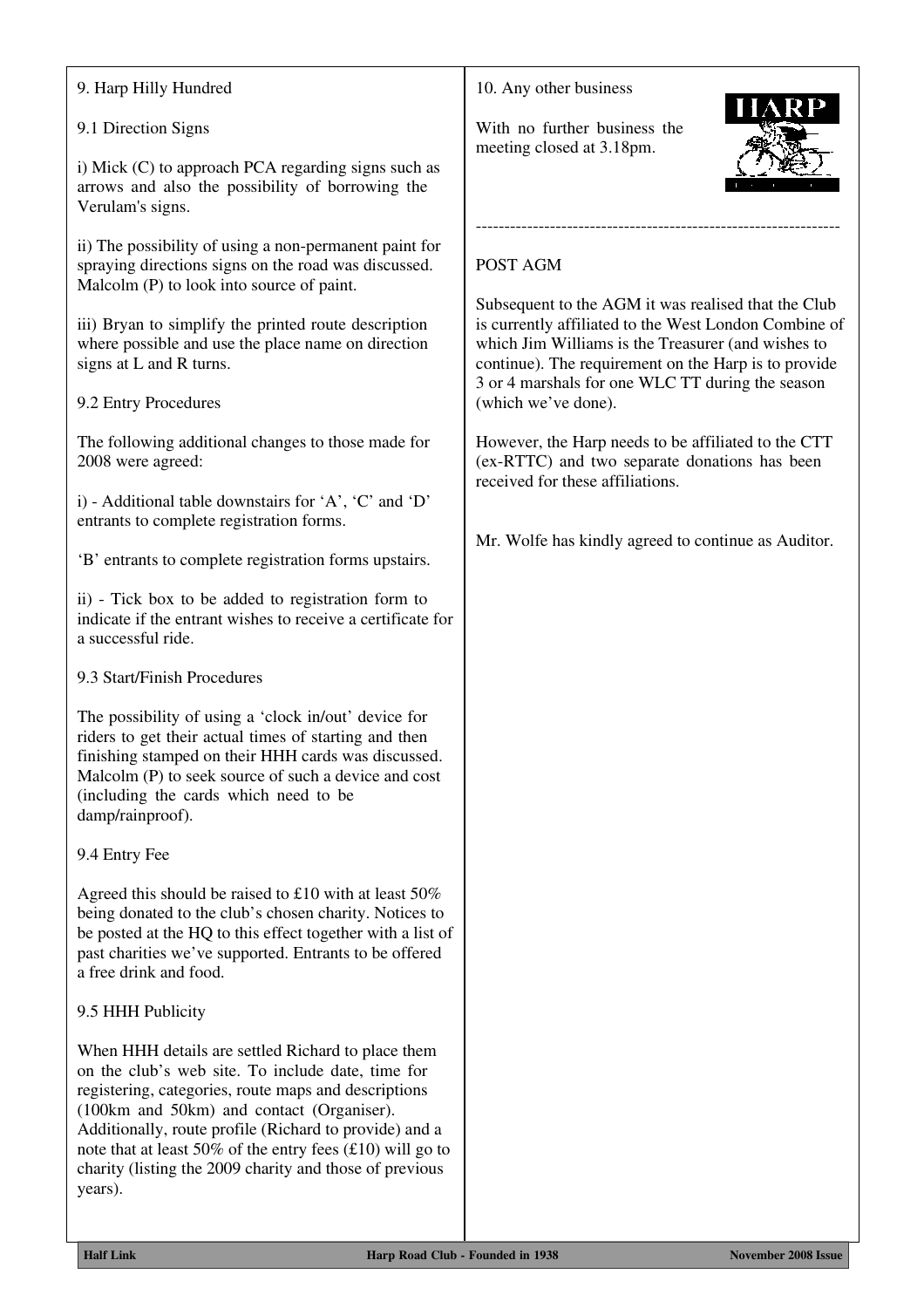## **Harp Hilly Hundred Rider Timing**

Following on from the suggestion at the AGM that we should consider using a clocking on & off system to record riders times an alternative method was looked for that would allow integration with the existing computerised certificate printing.

We have come up the Harp Hilly Hundred Rider Card or 'HHH card', which is a credit card sized bit of cardboard printed with a barcode containing a riders number. We are hoping it will help reduce the rush at the registration tables and intend to trial it at next years Harp Hilly Hundred.

A typical 'HHH card' would look like this:



Here's how it should work:

#### **At the start**

As before riders pay their money downstairs and are given a registration form according to the time they are intending to do the ride in. Attached to the registration form will be the 'HHH card' with the riders unique number. At registration the rider hands over the filled in form and after the form's been checked is handed back the 'HHH card'.

When a rider is ready to start the ride they go to the 'Start Station' which will be located downstairs by the entrance to the Hemel club room and scan their 'HHH card' through the barcode reader. Their start time will be logged and the time they need to finish by displayed on the computer screen



### **At the finsh**

The barcode reader will have been moved upstairs. When a rider finishes they will again scans their 'HHH card', this time, the time they finished will be logged and the computer screen will show if they have finished in the correct time frame. As usual if they have finished in time and want a certificate it will be printed for them to take.

A cheap source of blank plastic cards has been found and an initial quantity purchased to provide 'HHH cards' for at least 3 events..

 Ideally every rider will return their 'HHH cards' when they finish the event but of course there will be a number of riders who don't return to the HQ and some who will lose their card during the ride. This means we will need to replace missing 'HHH cards' after each running of the Harp Hilly Hundred but hopefully this can be kept to a minimum.

Any comments or suggestions sould be sent to Richard or Bryan.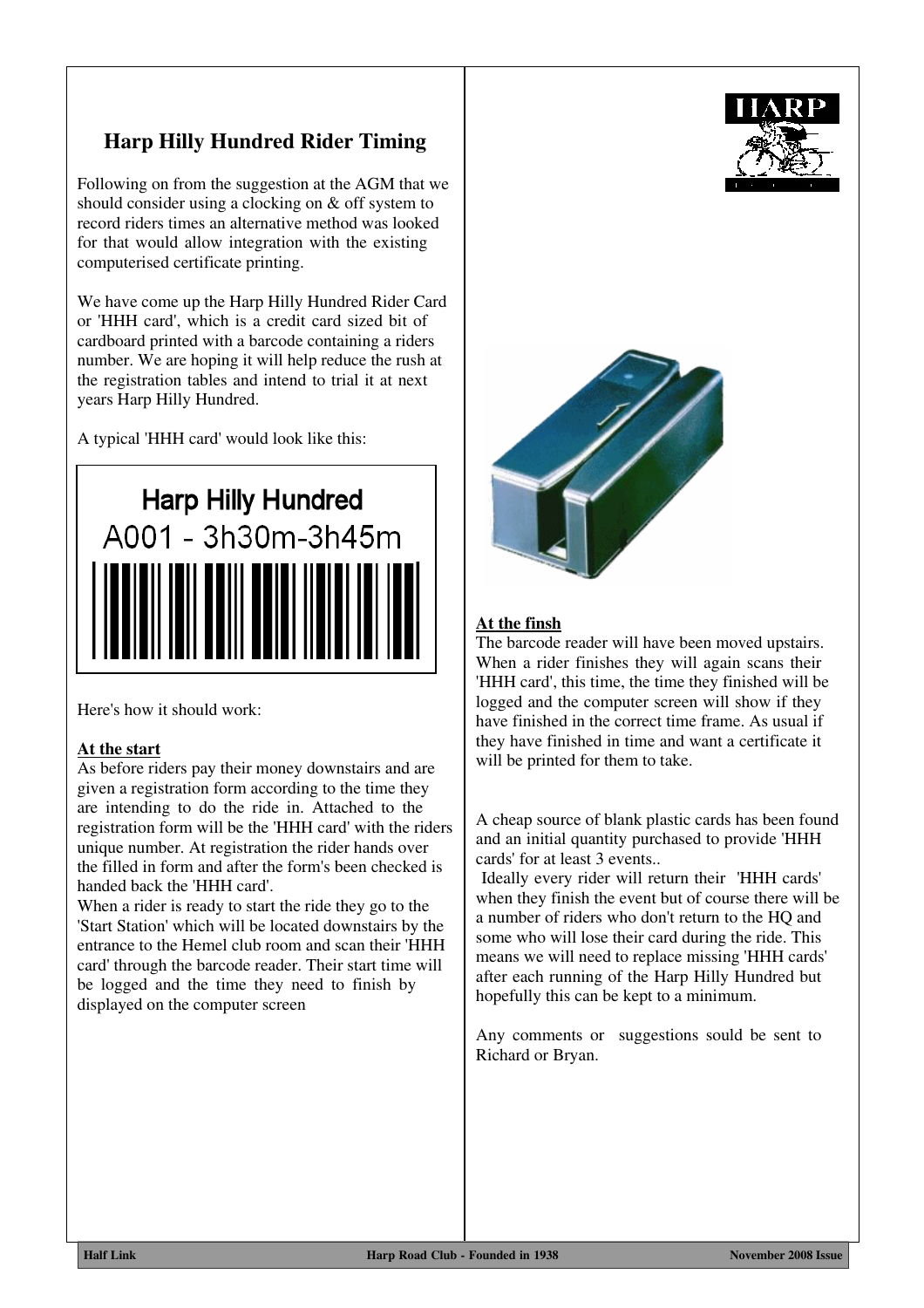### **Svein Tuft – Worlds Silver Medallist**

### **A Very Down To Earth Cyclist.**

(a report by Andrew Hutt)

Some of you will have noted that Canada won a silver medal in the Men's Time Trial at this year's Worlds. For Canada, it was major achievement in a sport that commands very little attention and equally little funding. I am sure, however, that if you did note that result, it was probably the first time you had heard of Svein (pronounced swain ) Tuft , and wondered who he is?



Well, Svein, has quite an interesting and unique background in terms of his being a cyclist. Like me, he lives in the Vancouver area of British Columbia. Unlike me, Svein is our local cycling celebrity.

Also, unlike me, Svein wasn't born in to a cycling family. In 1996, at the age of 18, in the name of adventure, Svein decided to go for a bike ride to Bella Coola, over 1,000 kilometres north of Vancouver.

Svein didn't have a bicycle at the time, so first he went to his local charity shop, "Value Village", and bought one. Next, he had an 80-pound dog, named Bear, to take care of. So, using spare parts and BMX wheels, he built a trailer for his dog.

That first trip, Svein cycled a gruelling ten hours a day up through the mountain roads, on a route he had only seen on the contourless terrain of a road map, and he

learnt what it is like camping rough in mountainous areas, without a tent. (I've ridden some of those roads myself, driven many more of them, and even slept rough in a bivy bag with just the bears for company, and I can



only imagine what will power that ride must have taken.)

Svein made it to his destination and back again, in one piece, and decided that what he'd learnt about bicycle touring and maintenance should be put to use on a bigger trip.

For the next five years, Svein made his way, cycling from Vancouver, up to Alaska and down as far as Mexico. He took jobs when he needed money and cycled on when he felt the urge to travel.

At the rather late age of twenty-three, Svein decided to try his hand at road racing, and being incredibly strong from his years of touring the west coast of North America, within a season he had climbed the cycling ladder from Cat 5 racer to Elite Cat 1.

In the past few years Svein's been riding for the local Symmetrics professional team, based here in Vancouver. At most of the local, and not so local, North American races you could see Svein riding at the front, usually winning, or helping a team mate to win. Symmetrics have been the dominant team in this part of the world for the past couple of years..



**Half Link Harp Road Club - Founded in 1938 November 2008 Issue**